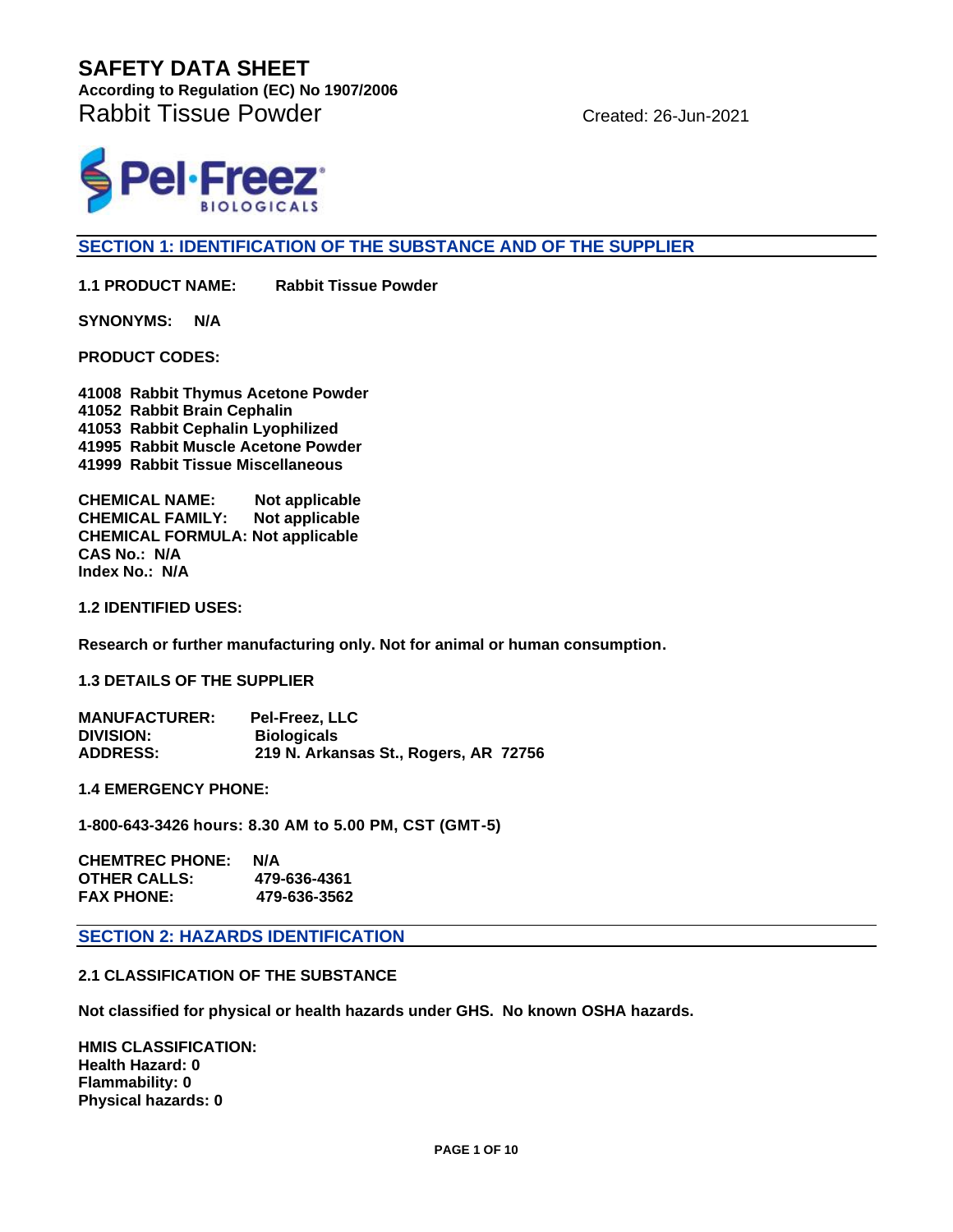**According to Regulation (EC) No 1907/2006**  Rabbit Tissue Powder Created: 26-Jun-2021 **NFPA RATING: Health Hazard: 0 Fire: 0 Reactivity hazard: 0**

# **POTENTIAL HEALTH EFFECTS**

**EYES:** May cause eye irritation. **SKIN:** May cause skin irritation. **INGESTION:** May be harmful if swallowed. **INHALATION:** May cause irritation of respiratory tract

**ACUTE HEALTH HAZARDS:** Not determined

**CHRONIC HEALTH HAZARDS:** Not determined

#### **MEDICAL CONDITIONS GENERALLY AGGRAVATED BY EXPOSURE:** Not Determined

#### **CARCINOGENICITY**

**OSHA:** Not determined **ACGIH:** Not determined **NTP:** Not determined **IARC:** Not determined **OTHER:** Not determined

# **Hazard pictograms:**

**2.2 LABEL ELEMENTS**

N/A

**Signal word:** N/A

**Hazard statements:** N/A

**Precautionary statements:** N/A

#### **Supplemental Hazard information:** N/A

**2.3 OTHER HAZARDS: N/A**

#### **SECTION 3: COMPOSITION**

#### **3.1 INGREDIENTS**

**Ingredient Name: Percentage of total ingredients%**

**No ingredients are hazardous according to OSHA criteria.**

#### **SECTION 4: FIRST AID MEASURES**

### **4.1 DESCRIPTION OF FIRST AID MEASURES**

**EYES:** In the case of contact with eyes, flush eyes with plenty of water as a precaution.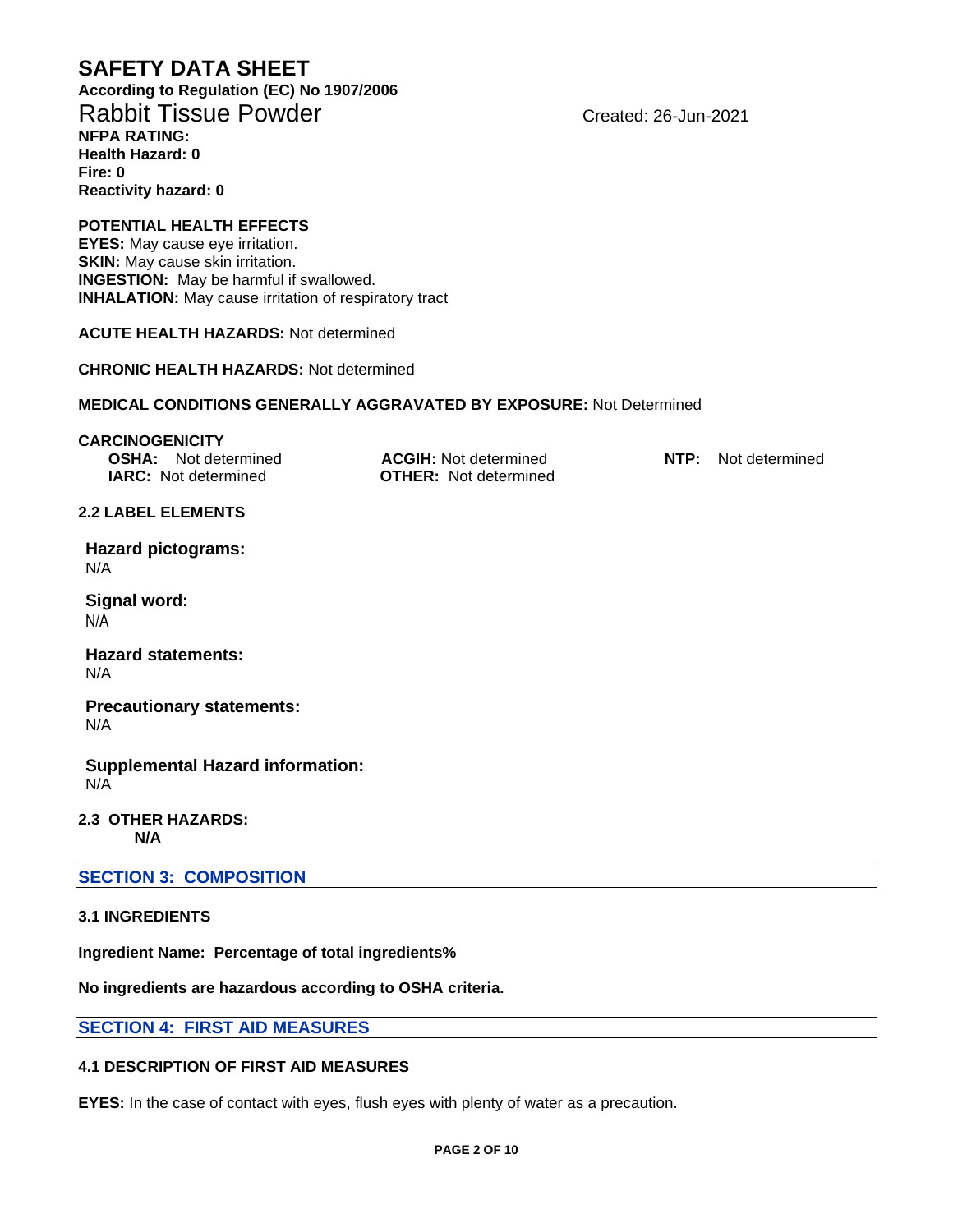## **SAFETY DATA SHEET According to Regulation (EC) No 1907/2006**  Rabbit Tissue Powder Created: 26-Jun-2021

**SKIN:** Wash with plenty of soap and water.

**INGESTION:** Rinse mouth with water.

**INHALATION:** Move to fresh air. If not breathing give artificial respiration.

**NOTES TO PHYSICIANS OR FIRST AID PROVIDERS:** None

**SECTION 4 NOTES: N/A**

#### **SECTION 5: FIRE-FIGHTING MEASURES**

#### **5.1 EXTINGUISHING MEDIA:**

**Suitable extinguishing media:** Use dry chemical, CO2, water spray or appropriate foam. If in a laboratory setting, follow laboratory fire suppression procedures.

**Unsuitable extinguishing media:** None

**5.2 SPECIAL FIRE FIGHTING PROCEDURES:** None known

#### **5.3 ADVICE FOR FIRE-FIGHTERS**

**Hazardous decomposition products:** Thermal decomposition can lead to release of irritating gases and vapors such as carbon oxides.

#### **FLAMMABLE LIMITS IN AIR, (% BY VOLUME) UPPER:** Not Determined

**LOWER:** Not Determined

#### **FLASH POINT:**

 **F:** Not Determined  **C:** Not Determined **METHOD USED:** N/A

#### **AUTOIGNITION TEMPERATURE:**

 **F:** Not Determined  **C:** Not Determined

#### **NFPA HAZARD CLASSIFICATION**

 **HEALTH:** Not Determined **FLAMMABILITY:** Not Determined **REACTIVITY:** Not Determined  **OTHER:** Not Determined

#### **HMIS HAZARD CLASSIFICATION**

 **HEALTH:** Not Determined **FLAMMABILITY:** Not Determined **REACTIVITY:** Not Determined  **PROTECTION:** Not Determined

#### **SECTION 6: ACCIDENTAL RELEASE MEASURES**

#### **6.1 PERSONAL PRECAUTIONS, PROTECTIVE EQUIPMENT AND EMERGENCY PROCEDURES**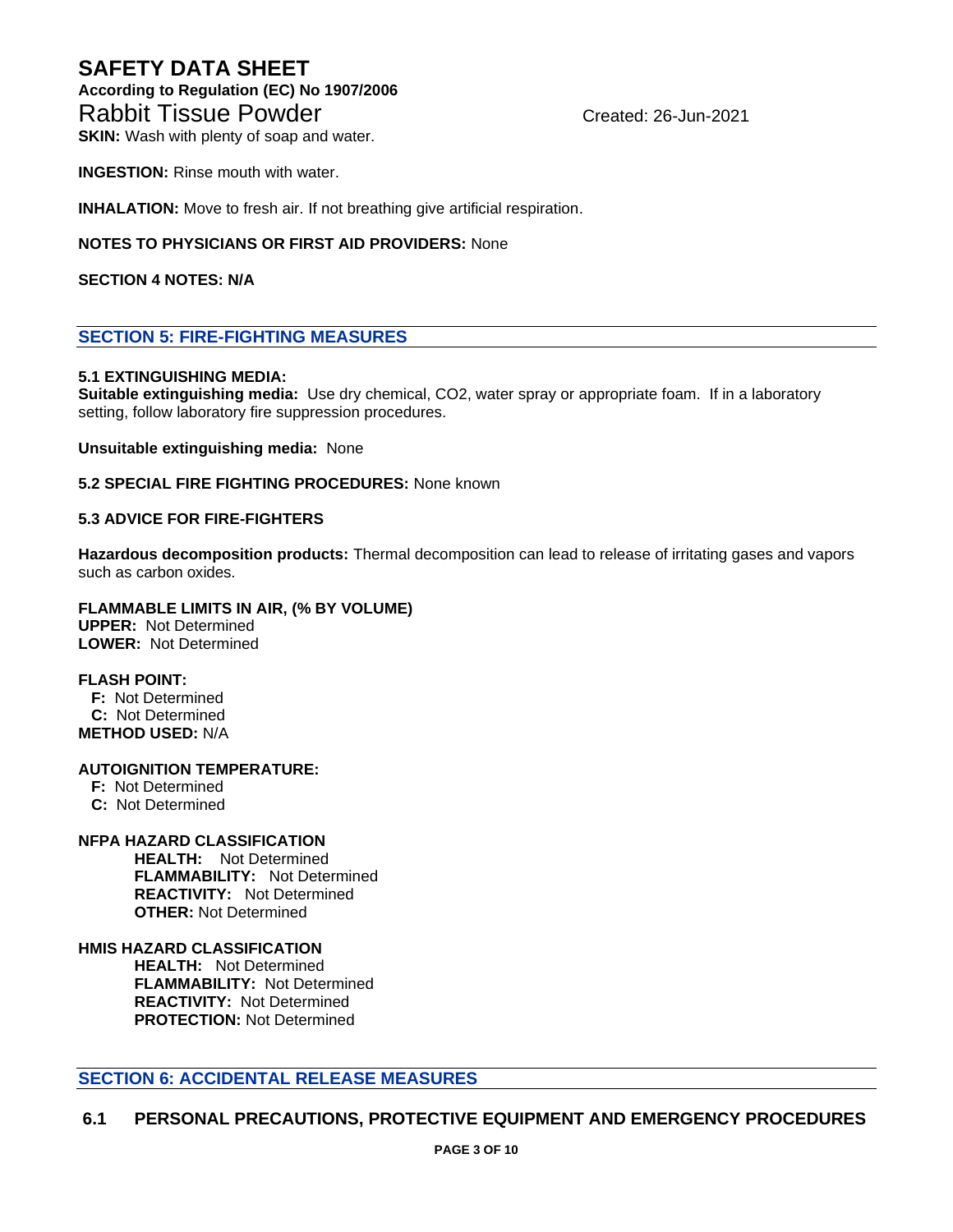## **SAFETY DATA SHEET According to Regulation (EC) No 1907/2006**  Rabbit Tissue Powder Created: 26-Jun-2021

#### **For non-emergency personnel**

Protective equipment: Wear gloves and lab coat, or other protective covering. Emergency procedures: Stop the spill. Contain with inert absorbent material. Sweep up or shovel. Keep in suitable closed containers for disposal. Wash spill site after pick up is complete.

#### **For emergency responders**

Personal protective equipment: Wear gloves and lab coat, or other protective covering

#### **6.2 ENVIRONMENTAL PRECAUTIONS: N/A**

#### **6.3 METHODS AND MATERIAL FOR CONTAINMENT AND CLEANING UP**

**For containment:** Contain with inert absorbent material. Sweep up or shovel. Keep in suitable closed containers for disposal.

**For cleaning up:** Wash spill site after pick up is complete.

#### **Other information: N/A**

#### **SECTION 7: HANDLING AND STORAGE**

 **PRECAUTIONS:** Use only in area provided with appropriate exhaust ventilation. Wear personal protective equipment.

#### **7.1 PRECAUTIONS FOR SAFE HANDLING**

**Protective measures:**

**Advice on safe handling:** N/A

**Fire preventions:** N/A

**Aerosol and dust generation preventions:** N/A

**Environmental precautions:** N/A

#### **7.2 CONDITIONS FOR SAFE STORAGE, INCLUDING ANY INCOMPATIBILITIES**

**Technical measures and storage conditions:** Store refrigerated or frozen

**Packaging materials:** Leak proof materials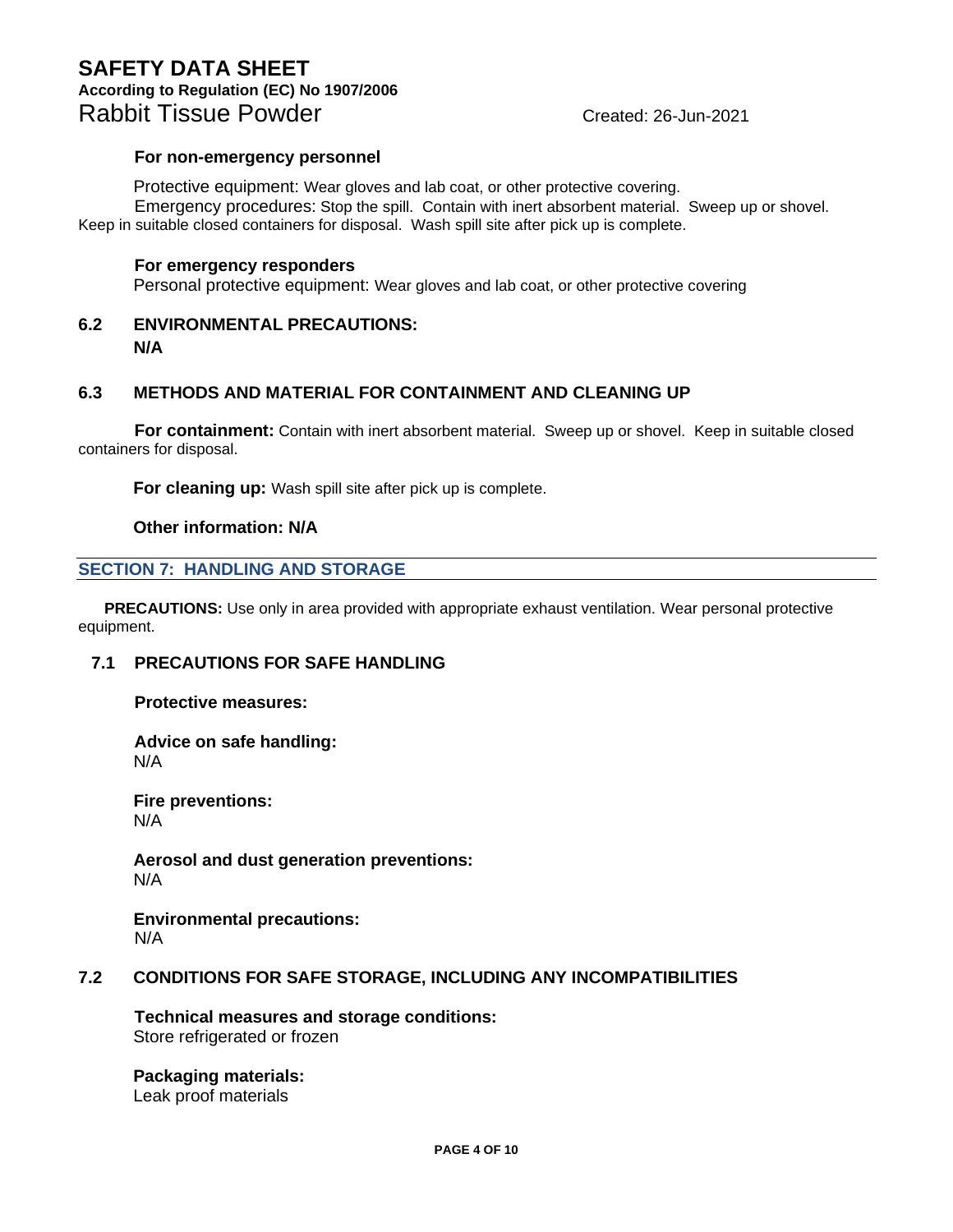**According to Regulation (EC) No 1907/2006** 

# Rabbit Tissue Powder Changes Created: 26-Jun-2021

**Requirements for storage rooms and vessels: N/A**

**Hints on storage assembly:**

**Storage class:** N/A

**Materials to avoid:** N/A

**Further information on storage conditions:** N/A

#### **7.3 SPECIFIC END USES:**

**Recommendations:** For research or further manufacturing. Not for consumption.

#### **SECTION 8: EXPOSURE CONTROLS/PERSONAL PROTECTION**

**Contains no substances with occupational exposure limit values**

#### **8.1 CONTROL PARAMETERS**

**8.1.1 OCCUPATIONAL EXPOSURE LIMITS:**

Not determined

#### **8.1.2 BIOLOGICAL LIMIT VALUES:** N/A

#### **8.2 EXPOSURE CONTROLS**

#### **8.2.1 APPROPRIATE ENGINEERING CONTROLS:**

Ensure adequate ventilation.

#### **8.2.2 PERSONAL PROTECTIVE EQUIPMENT:**

**VENTILATION:** Ensure adequate ventilation.

#### **RESPIRATORY PROTECTION:** None

**EYE PROTECTION:** Safety Glasses if appropriate

**SKIN PROTECTION: PVC or nitrile disposable gloves** 

#### **OTHER PROTECTIVE CLOTHING OR EQUIPMENT:** None.

**WORK HYGIENIC PRACTICES:** Avoid contact with skin, eyes, and clothing.

# **8.2.3 ENVIRONMENTAL EXPOSURE CONTROLS:**

N/A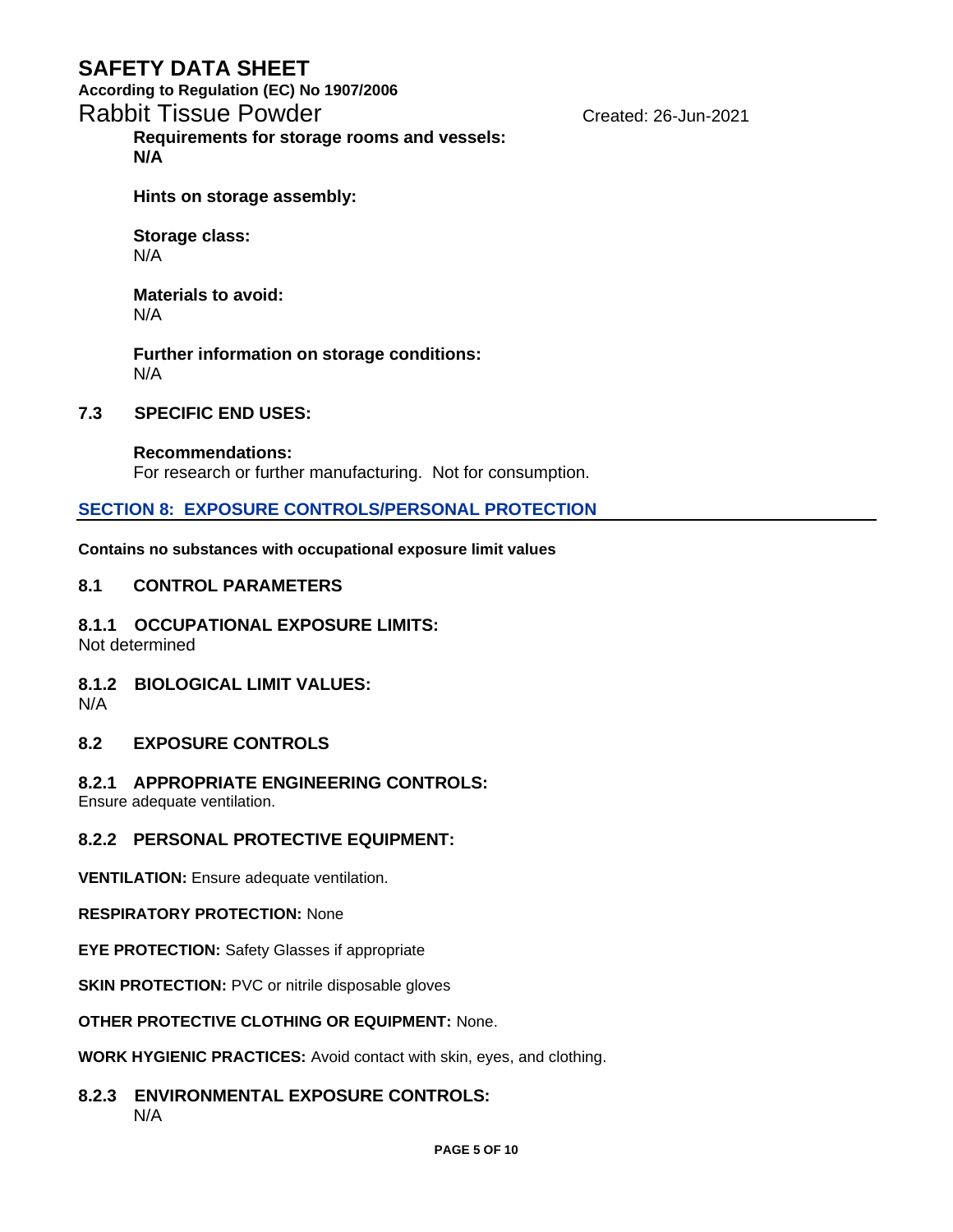**According to Regulation (EC) No 1907/2006**  Rabbit Tissue Powder Created: 26-Jun-2021

#### **Consumer exposure control**

Measures related to consumer uses of the substance (as such or in mixtures): None

Measures related to the service life of the substance in articles: None

#### **SECTION 9: PHYSICAL AND CHEMICAL PROPERTIES**

#### **9.1 INFORMATION ON BASIC PHYSICAL AND CHEMICAL PROPERTIES**

| pH AS SUPPLIED: Not applicable<br>Not applicable<br>pH (Other):<br><b>BOILING POINT: Not Determined</b><br><b>F:</b> Not Determined             |                                                                          | <b>C:</b> Not Determined             |  |                |
|-------------------------------------------------------------------------------------------------------------------------------------------------|--------------------------------------------------------------------------|--------------------------------------|--|----------------|
| <b>MELTING POINT: Not Determined</b><br><b>F:</b> Not Determined                                                                                |                                                                          | <b>C:</b> Not Determined             |  |                |
| <b>FREEZING POINT:</b><br><b>F:</b> Not Determined                                                                                              |                                                                          | <b>C:</b> Not Determined             |  |                |
| VAPOR PRESSURE (mmHg) @: Not Determined                                                                                                         | <b>F:</b> Not Determined<br>C:                                           | Not Determined                       |  |                |
| <b>VAPOR DENSITY (AIR = 1) <math>@:</math> Not Determined</b><br>F:                                                                             | Not Determined                                                           | C:<br>Not Determined                 |  |                |
|                                                                                                                                                 | <b>SPECIFIC GRAVITY (H2O = 1) @: Not Determined</b><br>F: Not Determined | C:<br>Not Determined                 |  |                |
| <b>EVAPORATION RATE: Not Determined</b>                                                                                                         |                                                                          |                                      |  |                |
| <b>BASIS (=1):</b> Not Determined                                                                                                               |                                                                          |                                      |  |                |
| <b>SOLUBILITY IN WATER: Soluble</b>                                                                                                             |                                                                          |                                      |  |                |
| <b>PERCENT SOLIDS BY WEIGHT:</b><br><b>PERCENT VOLATILE: Not Determined</b><br>BY WT/ BY VOL @<br><b>F:</b> Not Determined<br>C: Not Determined |                                                                          |                                      |  |                |
|                                                                                                                                                 | <b>VOLATILE ORGANIC COMPOUNDS (VOC): Not Determined</b>                  |                                      |  |                |
| <b>WITH WATER: Not Determined</b>                                                                                                               | <b>LBS/GAL</b>                                                           | <b>WITHOUT WATER:</b> Not Determined |  | <b>LBS/GAL</b> |
| <b>MOLECULAR WEIGHT: Not Determined</b><br>VISCOSITY@: Not Determined                                                                           | C: Not Determined<br><b>F:</b> Not Determined                            |                                      |  |                |
| 9.2<br><b>OTHER INFORMATION:</b>                                                                                                                |                                                                          |                                      |  |                |
| <b>Physical hazards:</b>                                                                                                                        |                                                                          |                                      |  |                |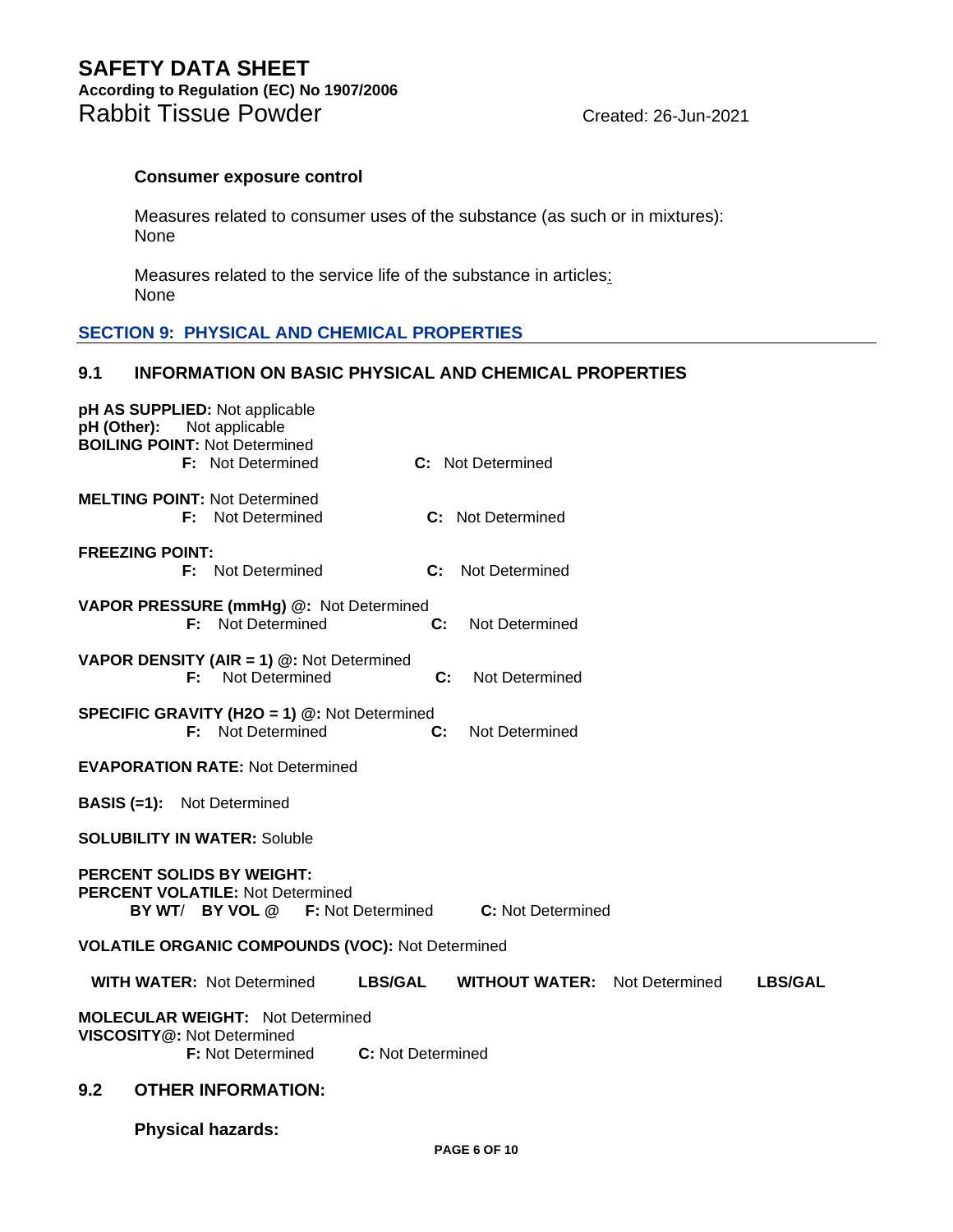**According to Regulation (EC) No 1907/2006**  Rabbit Tissue Powder Cases Created: 26-Jun-2021

#### **Explosives**

Not applicable

#### **Flammable gases**

Not applicable

#### **Flammable aerosols**

Not applicable

#### **Oxidising gases**

Not applicable

#### **Gases under pressure**

Not applicable

#### **Flammable liquids**

Not applicable

#### **Flammable solids**

Not applicable

### **Self-reactive substances and mixtures**

Not applicable

### **Pyrophoric liquids**

Not applicable

### **Pyrophoric solids**

Not applicable

### **Self-heating substances and mixtures**

Not applicable

### **Substances or mixtures which, in contact with water emit flammable gases**

Not applicable

### **Oxidising liquids**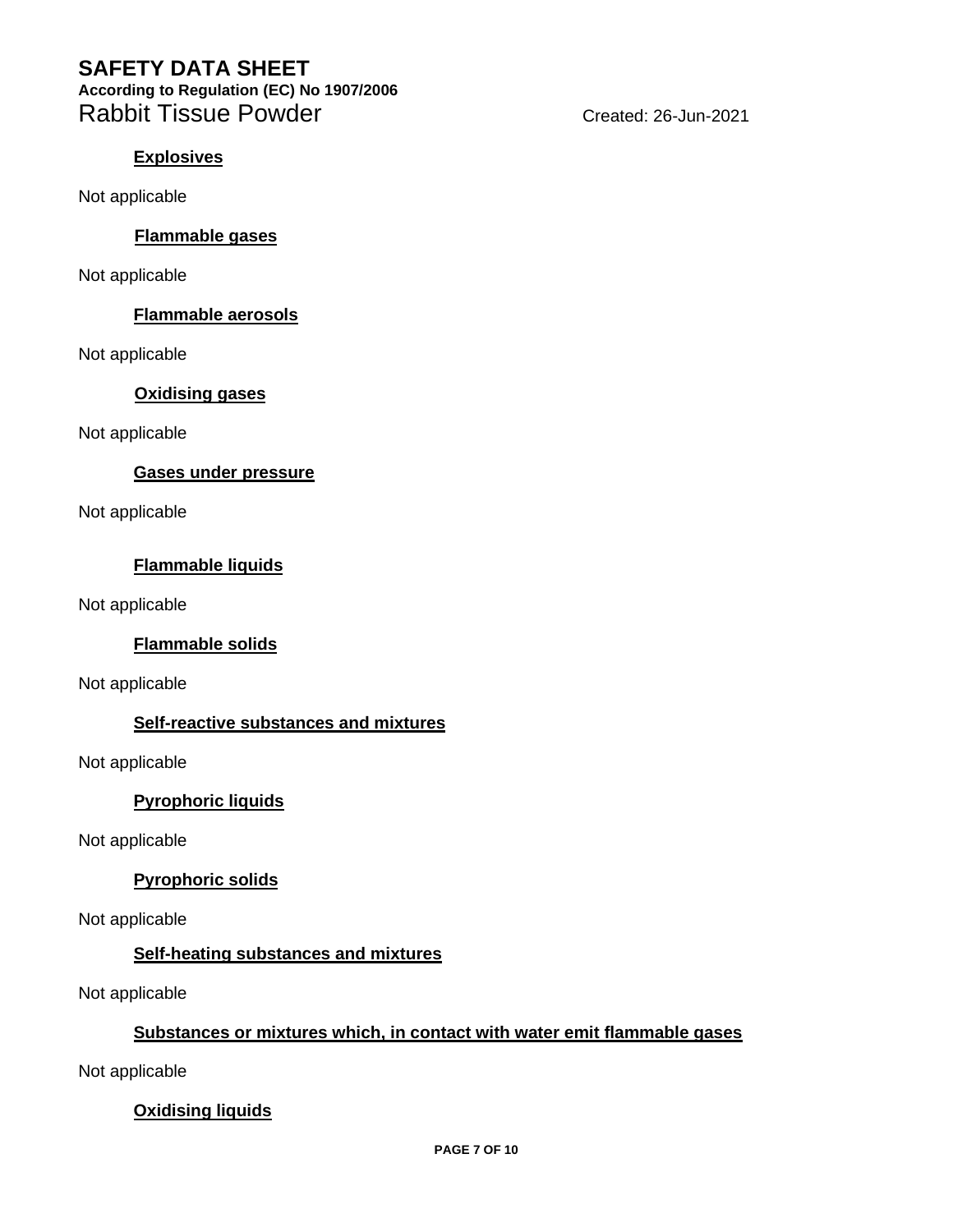## **SAFETY DATA SHEET According to Regulation (EC) No 1907/2006**  Rabbit Tissue Powder Changes Created: 26-Jun-2021

Not applicable

#### **Oxidising solids**

Not applicable

#### **Organic peroxides**

Not applicable

#### **Metal corrosion**

Not applicable

#### **SECTION 10: STABILITY AND REACTIVITY**

#### **10.1 REACTIVITY**

None under normal processing

#### **10.2 CHEMICAL STABILITY**

Stable for up to 1 year when stored under recommended conditions.

#### **10.3 POSSIBILITY OF HAZARDOUS REACTIONS**

None under normal processing

#### **10.4 CONDITIONS TO AVOID:**

Exposure to air, moisture, or high temperatures over long periods

#### **10.5 INCOMPATIBLE MATERIALS:**

Strong Oxidizing agents

#### **10.6 HAZARDOUS DECOMPOSITION PRODUCTS:**

Thermal decomposition can lead to release of irritating gases and vapors such as carbon oxides.

#### **SECTION 11: TOXICOLOGICAL INFORMATION**

**TOXICOLOGICAL INFORMATION:** No data is available for this product.

#### **SECTION 12: ECOLOGICAL INFORMATION**

#### **ECOLOGICAL INFORMATION:**

| <b>Mobility:</b>            | No data available |
|-----------------------------|-------------------|
| <b>Bioaccumulation:</b>     | No data available |
| <b>Ecotoxicity effects:</b> | No data available |
| <b>Aquatic toxicity:</b>    | No data available |

#### **SECTION 13: DISPOSAL CONSIDERATIONS**

**WASTE FROM RESIDUES / UNUSED PRODUCTS:** Waste disposal must be in accordance with appropriate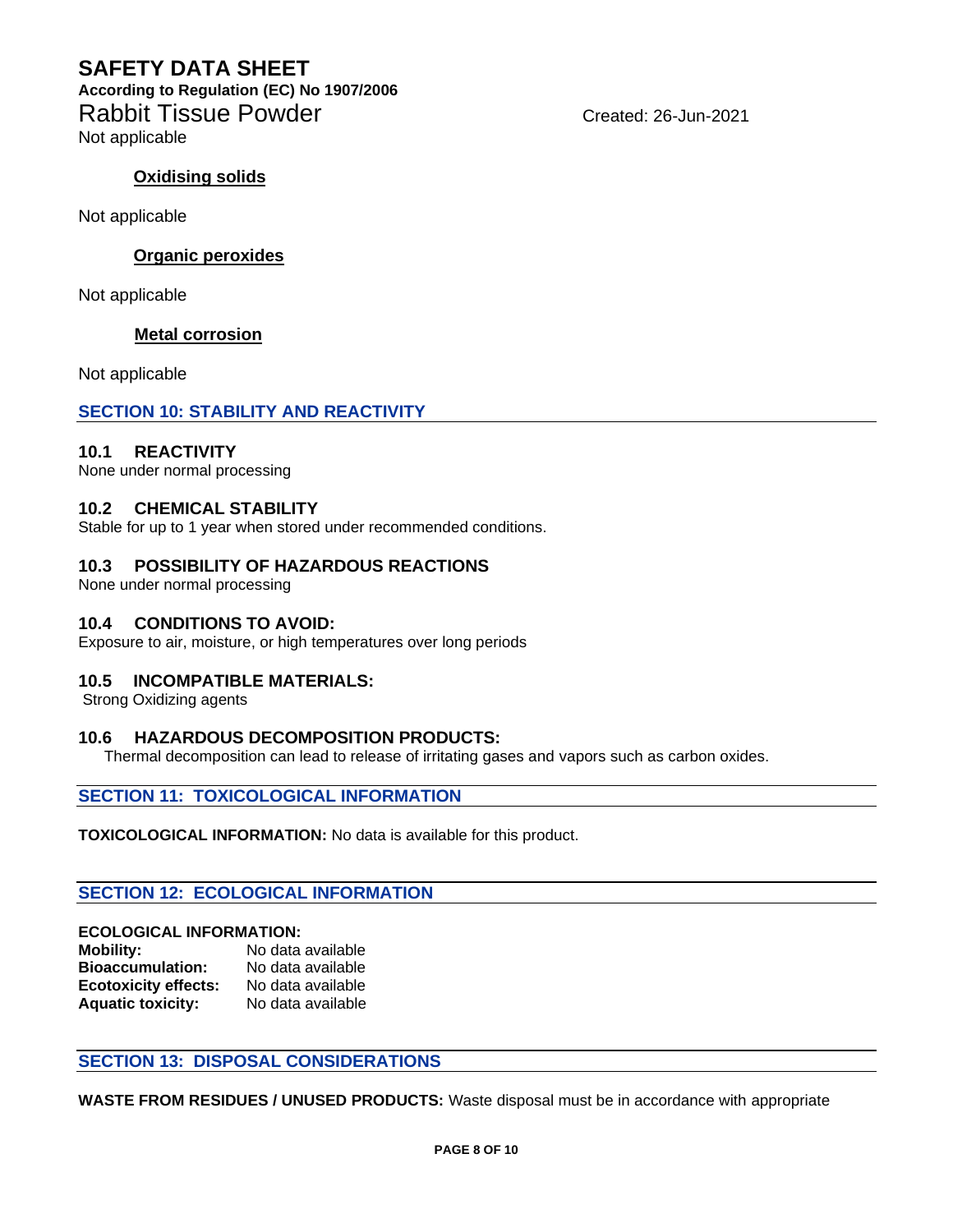#### **According to Regulation (EC) No 1907/2006**

# Rabbit Tissue Powder Changes Created: 26-Jun-2021

Federal, State, and local regulations. This product, if unaltered by use, may be disposed of by treatment at a permitted facility or as advised by your local hazardous waste regulatory authority. Residue from fires extinguished with this material may be hazardous.

**CONTAMINATED PACKAGING:** Do not re-use empty containers.

**RCRA HAZARD CLASS:** Not determined.

**SECTION 14: TRANSPORT INFORMATION**

**U.S. DEPARTMENT OF TRANSPORTATION PROPER SHIPPING NAME: HAZARD CLASS:** No dangerous goods class allocated **ID NUMBER:** Not regulated **PACKING GROUP:** None **LABEL STATEMENT:** None

#### **WATER TRANSPORTATION PROPER SHIPPING NAME:**

 **HAZARD CLASS:** No dangerous goods class allocated **ID NUMBER:** Not regulated **PACKING GROUP:** None **LABEL STATEMENTS:** None

**AIR TRANSPORTATION PROPER SHIPPING NAME: HAZARD CLASS:** No dangerous goods class allocated **ID NUMBER:** Not regulated  **PACKING GROUP:** None **LABEL STATEMENTS:** None

**OTHER AGENCIES:** Not Applicable

**SECTION 15: REGULATORY INFORMATION**

**U.S. FEDERAL REGULATIONS TSCA (TOXIC SUBSTANCE CONTROL ACT):** Not Applicable

 **CERCLA (COMPREHENSIVE RESPONSE COMPENSATION, AND LIABILITY ACT):** Not Applicable

 **SARA TITLE III (SUPERFUND AMENDMENTS AND REAUTHORIZATION ACT):** Not Applicable

**311/312 HAZARD CATEGORIES:** Not Applicable

**313 REPORTABLE INGREDIENTS:** Not Applicable

**STATE REGULATIONS:** Not Applicable

**INTERNATIONAL REGULATIONS:** Not Applicable

**SECTION 16: OTHER INFORMATION**

**OTHER INFORMATION:** N/A

**PREPARATION INFORMATION:** N/A